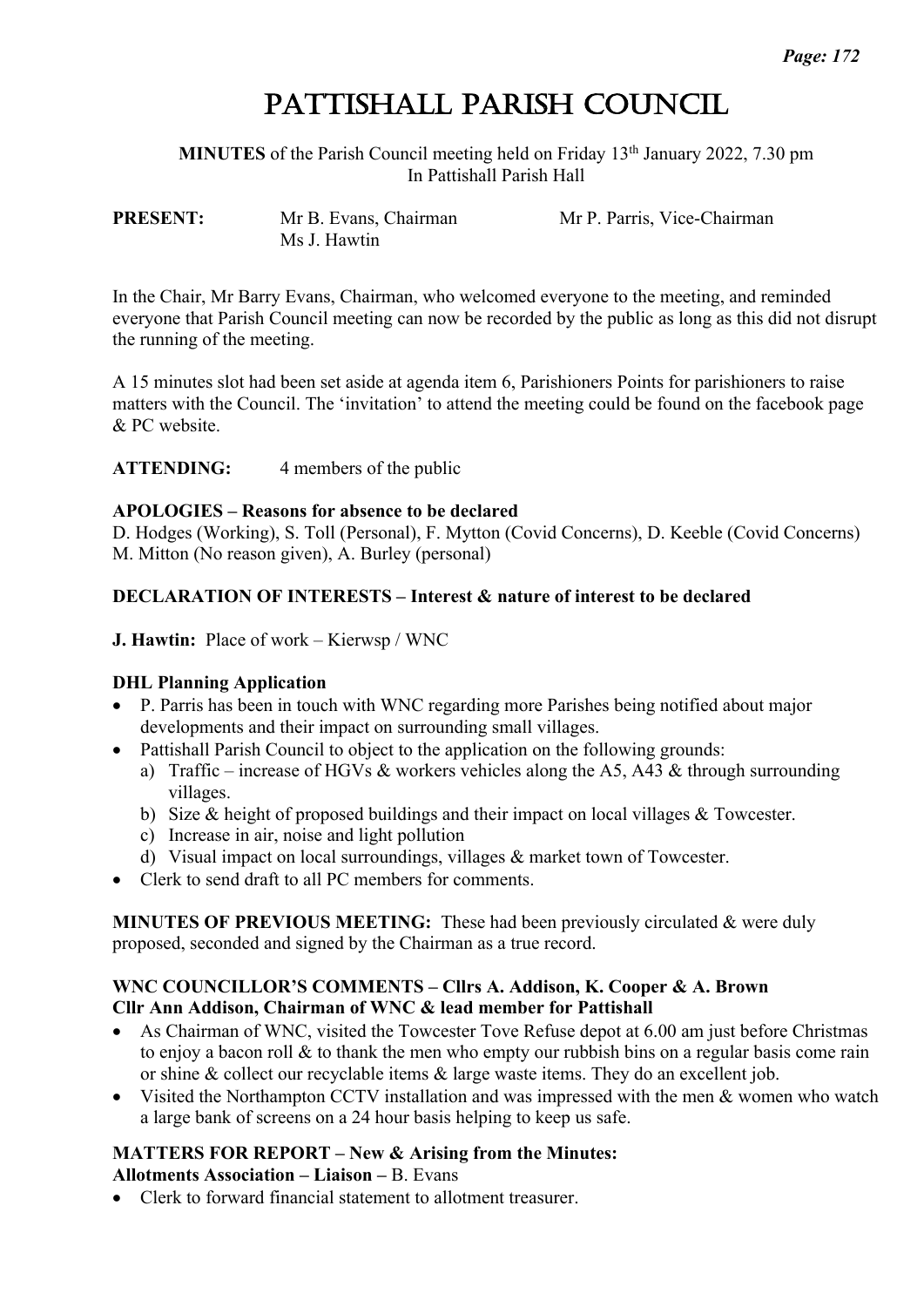**Lighting –** F. Mytton –written report sent to all members

Fault Report – The Clerk

- all out of order lights reported to E. ON
- E. ON have merged with Npower for lighting supply
- Quote received to repair PL19 in Blacksmith Close. Members canvassed all agree to cost of  $£270.00 + VAT.$
- All members agree to replacing the concrete lighting columns with LED lamps.

**Highways –** D. Hodges – apologies registered

**Grass Cutting –** D. Keeble – written report received

**Village Maintenance** – A. Burley apologies registered

• To note, all salt bins have been refilled & will be checked on a regular basis.

# **School Liaison –** J. Hawtin

- Car park gate now locked at night.
- School queried if the PC would pay for CCTV coverage for the car park. It was agreed not to support this request.
- It was suggested the school should purchase a combination lock.

# **Playground Equipment –** J. Hawtin

- Met with Wicksteed representative to check the site in readiness for the new equipment. **Defibrillator –** S. Toll – apologies registered
- Parish Council Face Book S. Toll apologies registered

# **Hedges & Trees –** P. Parris, D. Keeble

- To note, there are new laws regarding felling of trees.
- 2 quotes to be obtained for felling the willow tree in Butchers Lane.

#### **New Burial Ground –** P. Parris

• Church wall – no response from PCC regarding which area needs refurbishing.

**Public Footpaths –** J. Woollett & J. Russell – Nothing to report

#### **Bus Route 87 –** Ann Atkin – nothing to report

**Around Pattishall –** B. Evans – nothing to report this month.

# **The Queen's Green Canopy.**

- Subject first raised by Laura Malpass.
- Suggested areas to plant trees in March/April:
	- a) Mr Hawtin will offer a site along the hedge line at the allotment site
	- b) P. Parris a replacement tree on Eastcote Green to replace the dead tree
	- c) B. Evans 3 fruit trees along the playing field fence
	- d) Small tree to shade a public seat in the playing fields.

# **Remembrance Day 2022**

- It has been suggested that Remembrance Sunday should be 'celebrated' each year.
- Laying of a wreath
- Large poppies for the entrances to each area of the Parish.
- Bugler to play the last post at 11.00 am.

# **PARISHIONERS POINTS**

- Some of the public seats need renovating. Seats fixed to concrete bases can be removed & refixed when work completed.
- Brass plaques needed.
- John Russell to be contacted.

# **PARISH HALL / PLAYING FIELDS**

- $\bullet$  4<sup>th</sup> June 2022 there will be a Jubilee Tea in the Parish Hall.
- Suggestion there could be a children's fancy dress competition.
- Parish Hall committee noted the car park becomes muddy after football matches due to the 'stomping of boots on the tarmac.